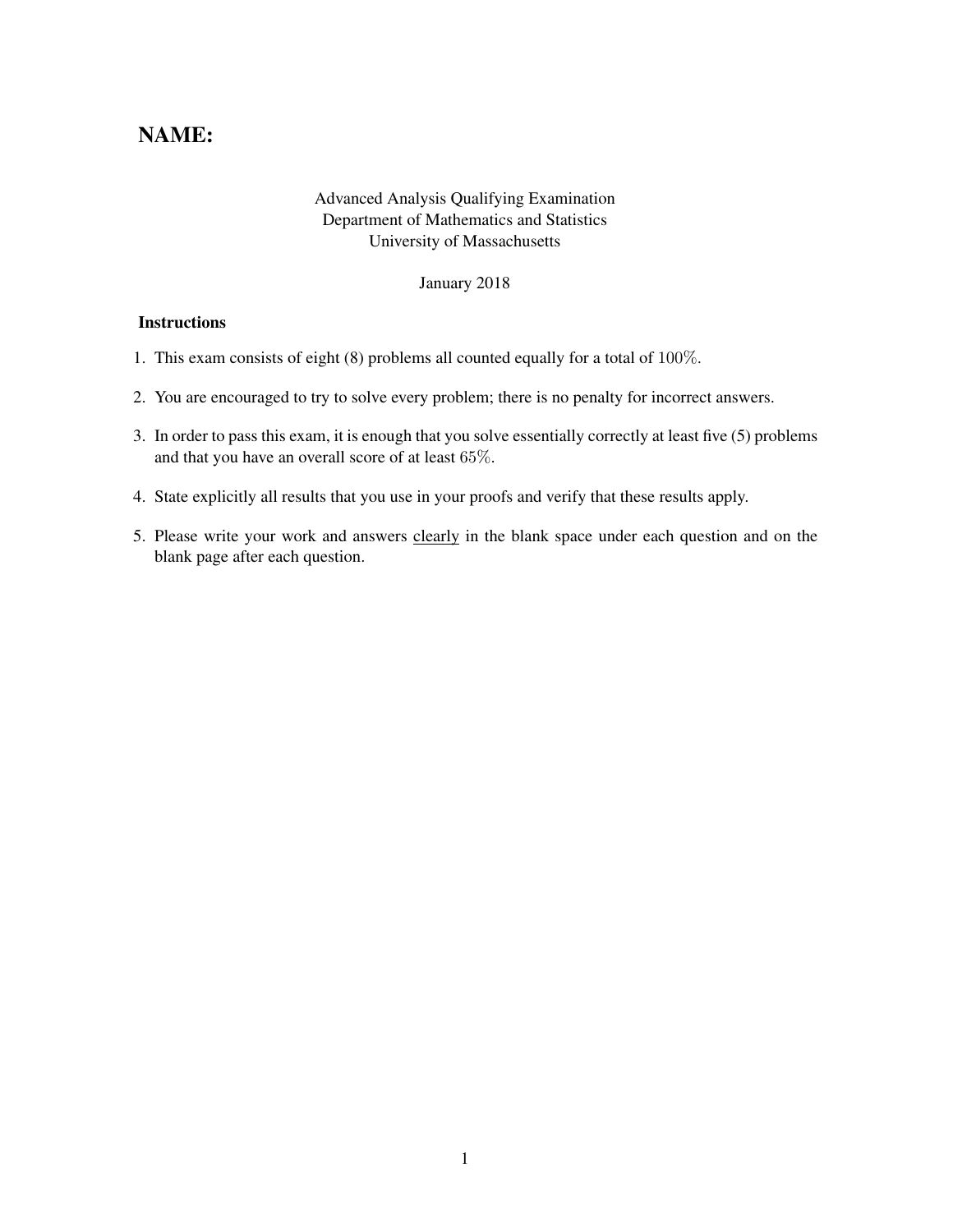1. Let A be a  $3 \times 3$  matrix whose entries are real constants. Write down necessary and sufficient conditions on  $A$  so that any  $x(t)$  solving the first order system

$$
\dot{x} = Ax \ t \in \mathbb{R}
$$

remains bounded as  $t \to \pm \infty$ . Then provide necessary and sufficient condition on A so that any  $x(t)$  solving the same system remains bounded as  $t \to \infty$  (the behavior as  $t \to -\infty$  not necessarily remaining bounded).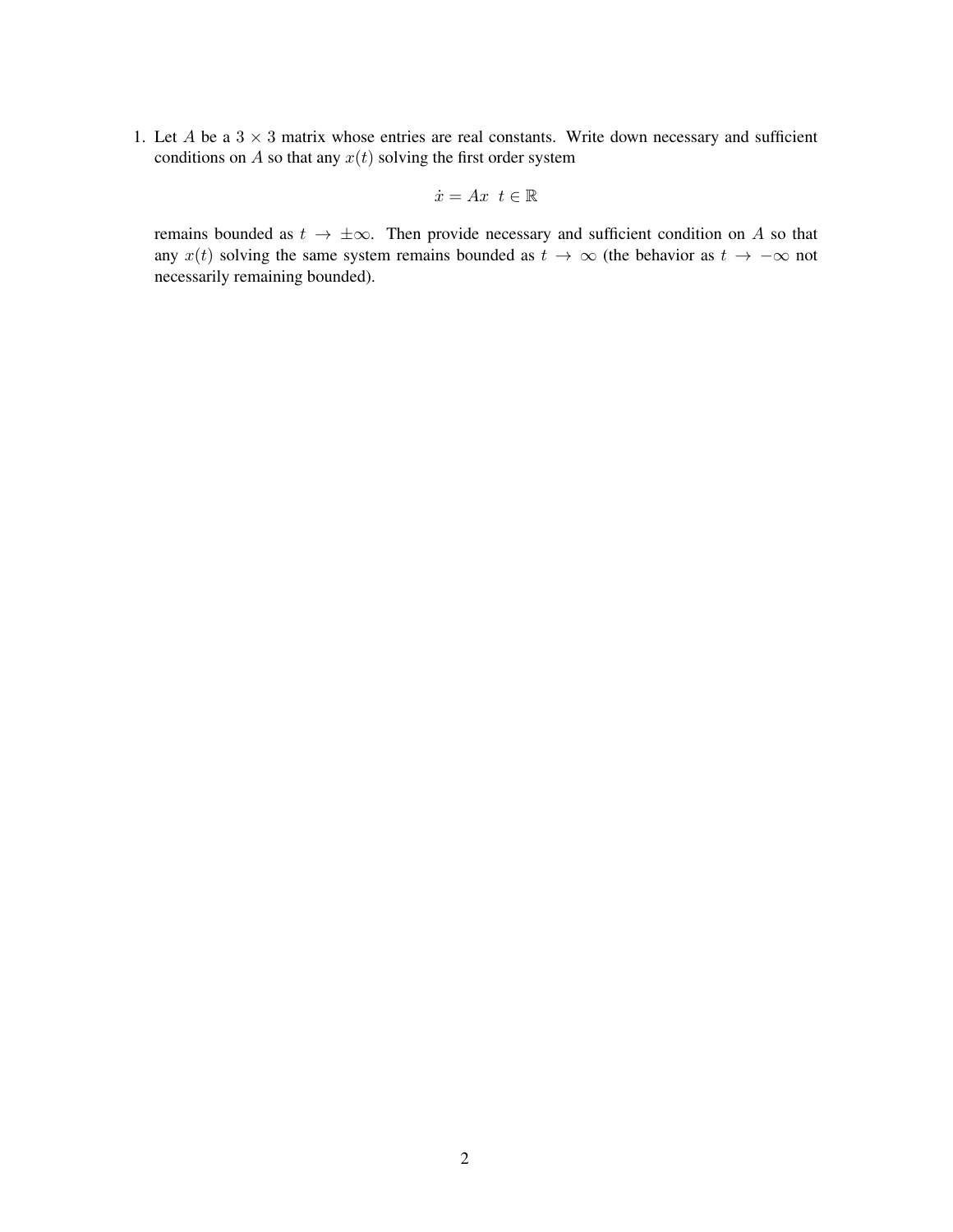2. Consider the two dimensional system

$$
\dot{x}_1 = x_1 - x_1^2 + x_2
$$
  

$$
\dot{x}_2 = -x_2 + \lambda x_1
$$

for some  $\lambda \in (0,1)$ . Show there is a solution  $(x_1(t), x_2(t))$  of the system defined for all  $t \in \mathbb{R}$ and such that

$$
\lim_{t \to -\infty} x_1(t) = 0, \ \lim_{t \to -\infty} x_2(t) = 0
$$

and at the same time

$$
\lim_{t \to +\infty} x_1(t) = \lambda + 1, \ \lim_{t \to +\infty} x_2(t) = \lambda(\lambda + 1)
$$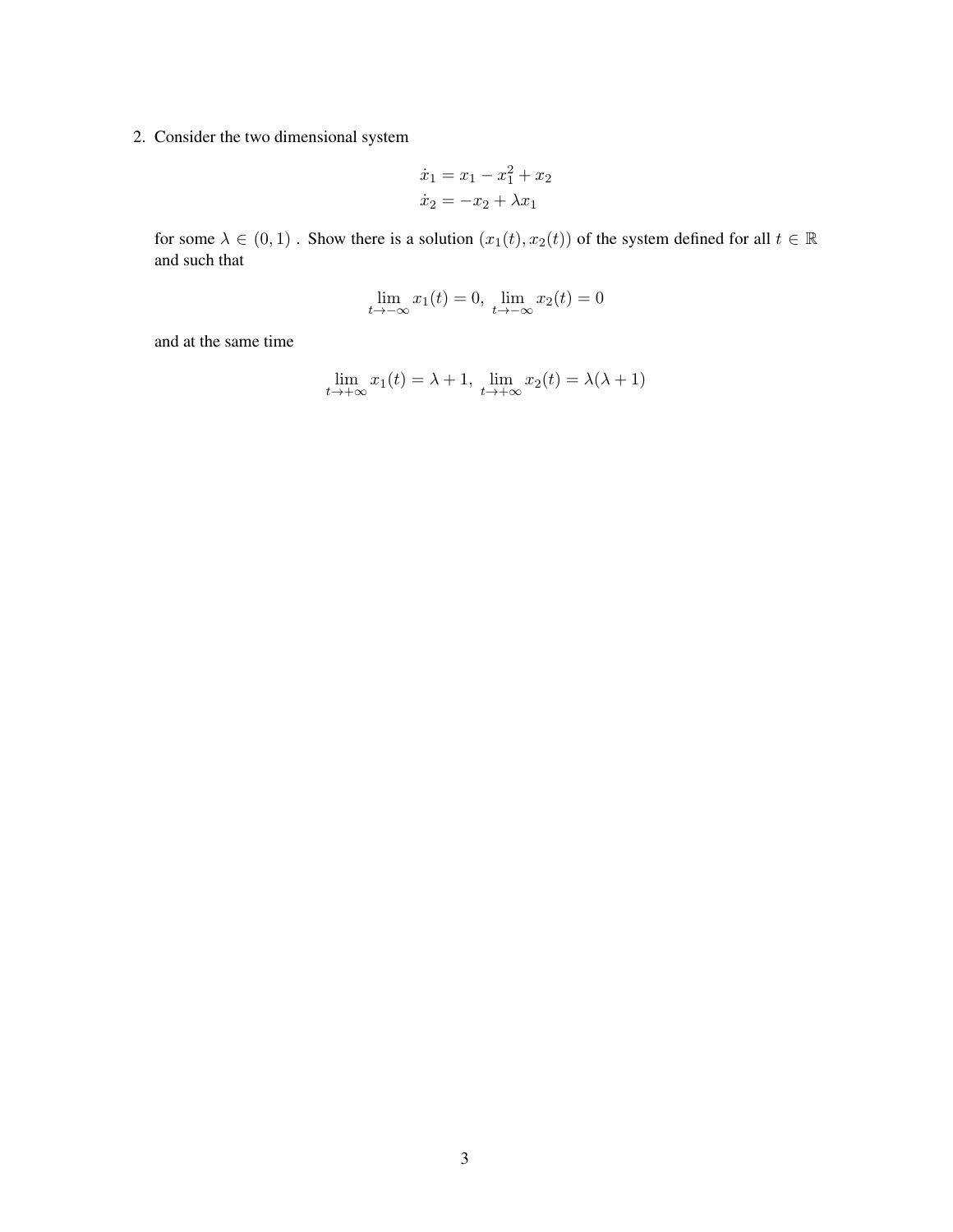3. Consider the following nonlinear ODE

$$
\frac{d^2}{dt^2}x + \frac{1}{2}(2 - \sin(t))\left(\frac{d}{dt}x\right)^3 + x = 0.
$$

Show that the origin of the phase plane, that is  $(x(0), \dot{x}(0)) = (0, 0)$  is an asymptotically stable fixed point for this system.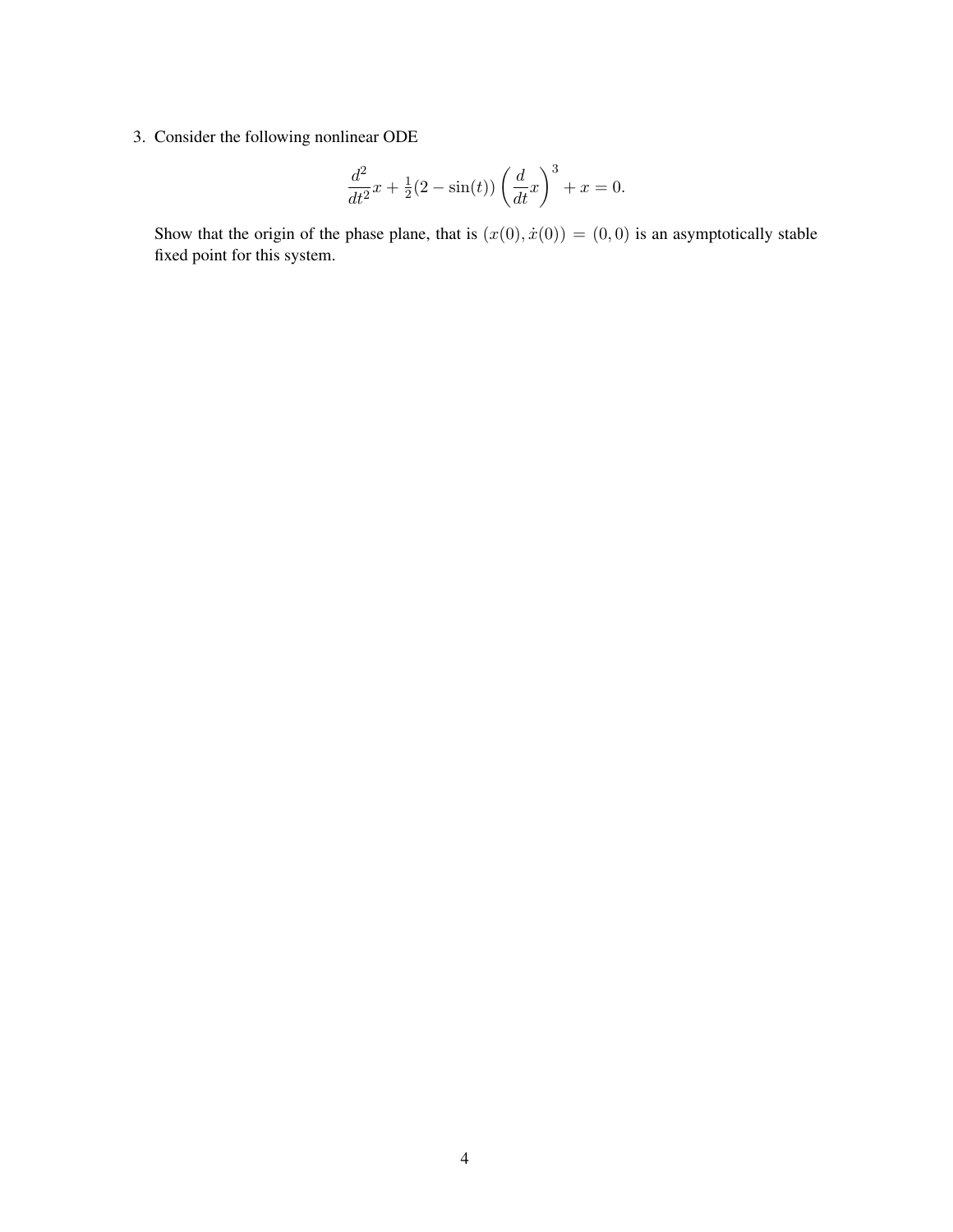## 4. Show that the function

$$
E(x,y) = \frac{1}{2}y^2 - \cos(x)
$$

is non-increasing along all trajectories of the system

$$
\dot{x} = y
$$
  

$$
\dot{y} = -3y - \sin(x).
$$

Then, sketch the phase diagram for this system in the strip  $\{(x, y) : -\frac{3}{2}\}$  $\frac{3}{2}\pi < x < \frac{3}{2}\pi$ . Indicate fixed points (with their classification), periodic orbits, and connecting orbits.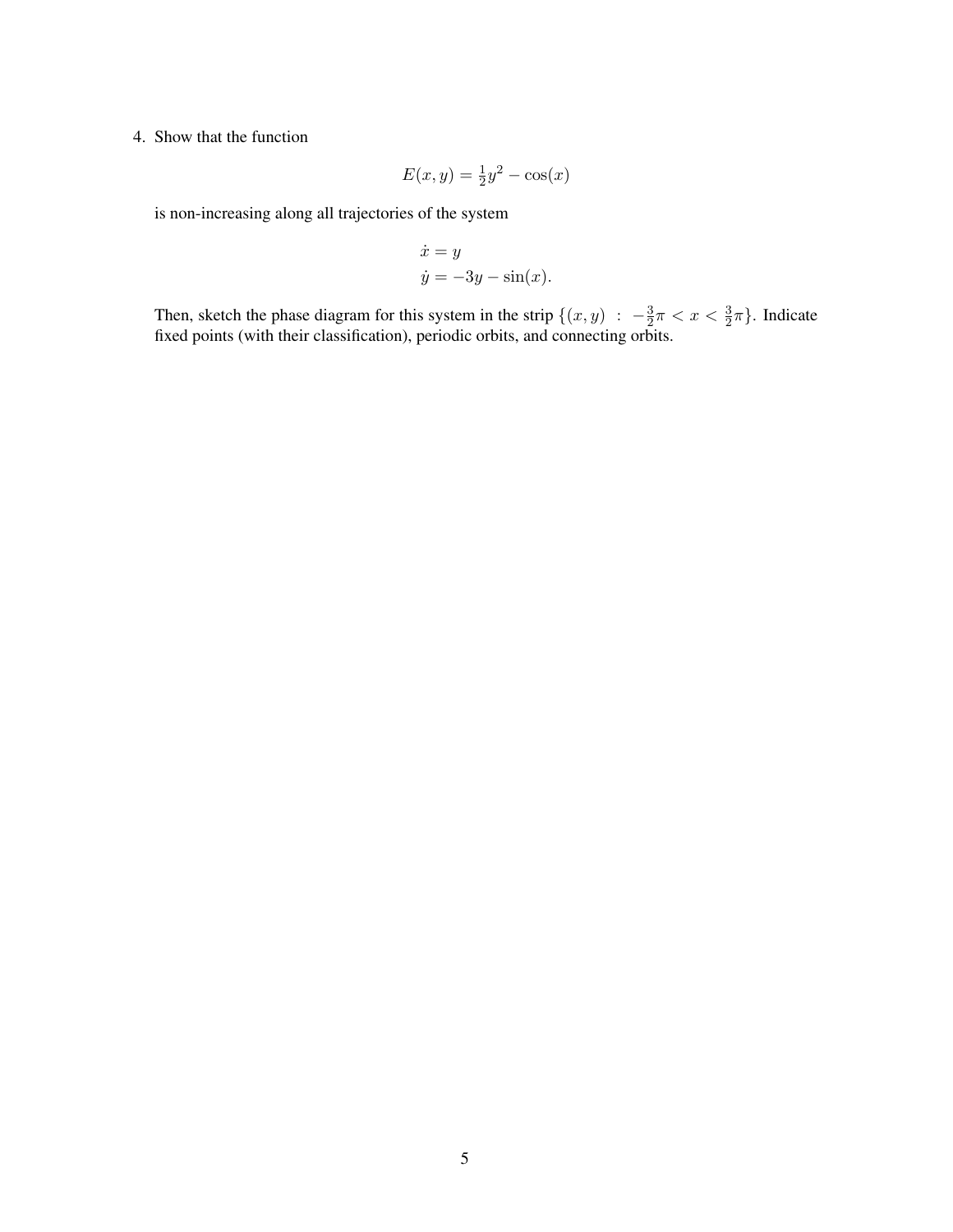5. Use Duhamel's principle and d'Alembert's formula to solve the initial value problem in the line

$$
\partial_{tt}u - \partial_{xx}u = \sin(x),
$$
  
 
$$
u(x, 0) = \sin(x), \ \partial_t u(x, 0) = \cos(x).
$$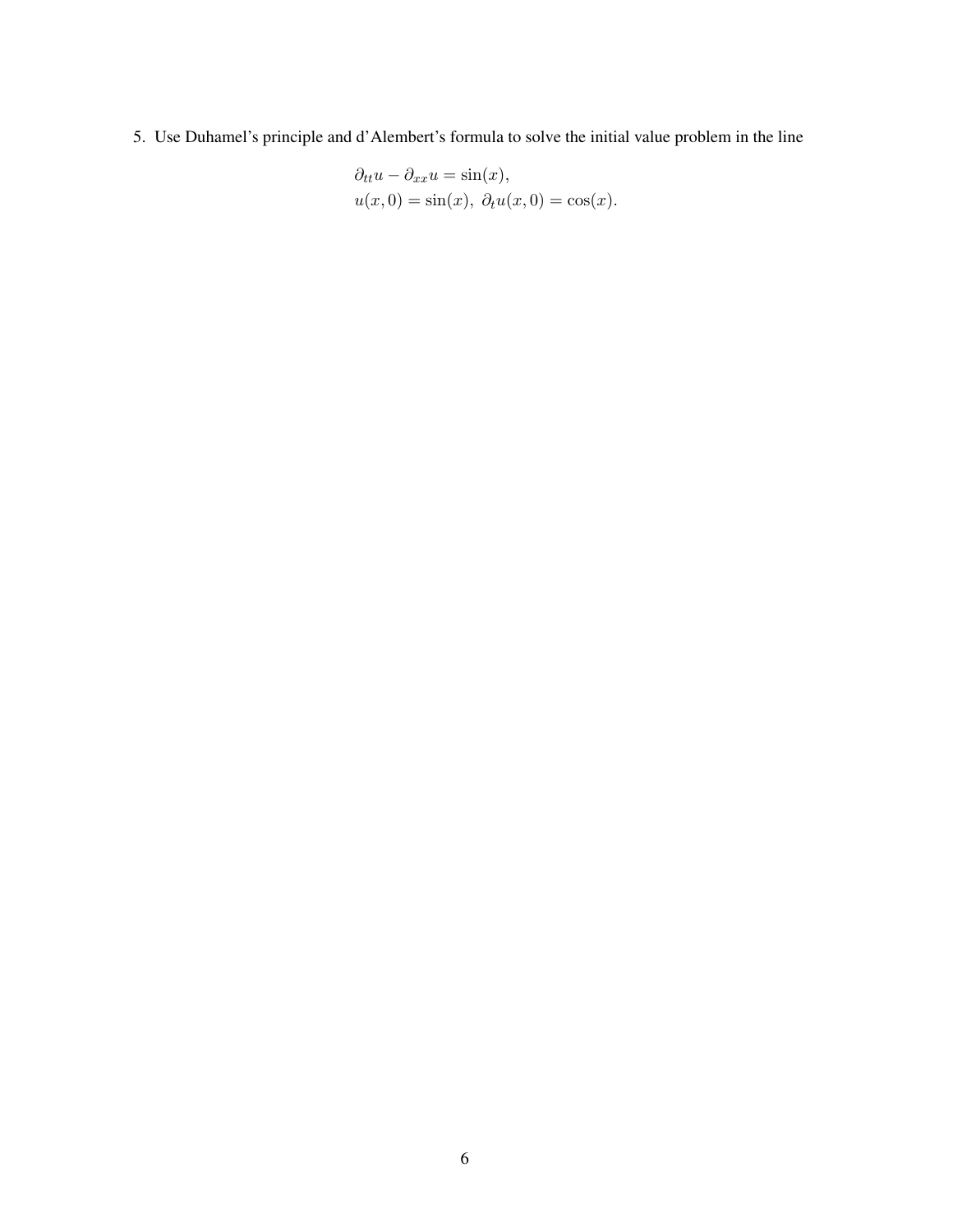6. Let  $u(x, t)$  solve for  $x \in \mathbb{R}$  and  $t \geq 0$  the following wave equation with damping terms

$$
\partial_{tt}u + \alpha \partial_t u - \partial_{xx}u - \beta \partial_{xxt}u = 0.
$$

Here  $\alpha, \beta$  are two given positive constants. Assume that for every fixed  $t \ge 0$ , the function  $u(x, t)$ is of rapid decay at infinity with respect to  $t$ .

(a) Let

$$
E(t) := \frac{1}{2} \int_{\mathbb{R}} (\partial_t u(x,t))^2 + (\partial_x u(x,t))^2 dx.
$$

Show that  $\dot{E}(t) \geq 0$ .

- (b) Show that the only possible solution of the equation which vanishes rapidly at infinity in space for every fixed t and such that  $u(x, 0) \equiv \partial_t u(x, 0) \equiv 0$  is the zero function.
- (c) Use the previous two steps to prove uniqueness for this equation (among functions with rapid decay at infinity in space).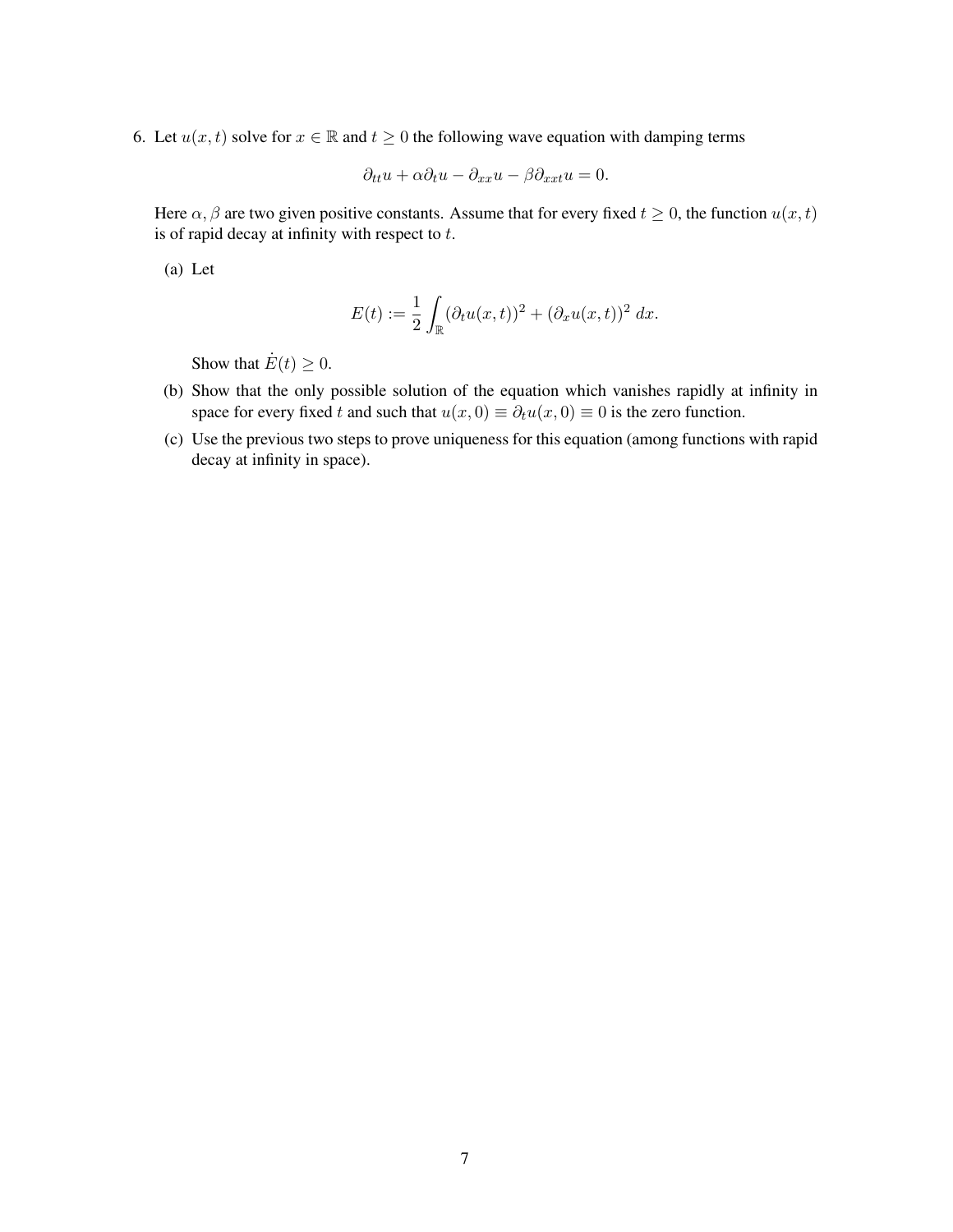- 7. Let  $u(x, y)$  be a harmonic function in some bounded region  $\Omega \subset \mathbb{R}^2$  with smooth boundary. Assume that u has derivatives which are continuous uniformly up to  $\partial\Omega$ . Let  $v = |\nabla u|^2$ .
	- (a) Show that  $v$  is a subharmonic function.
	- (b) Use the previous part to show the estimate

$$
\sup_{\Omega} |\nabla u| \le \sup_{\partial \Omega} |\nabla u|.
$$